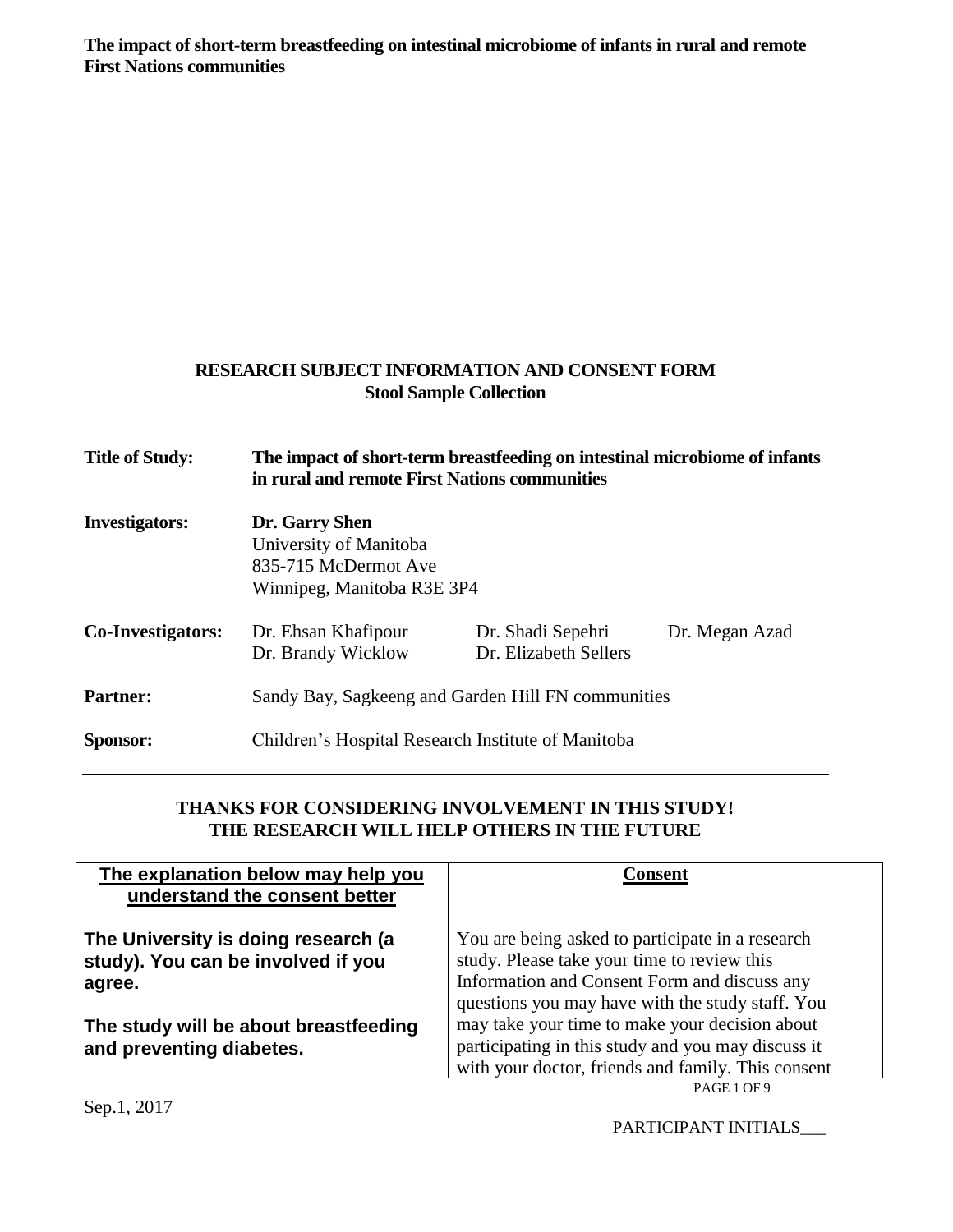| We need your "consent" (your "okay")<br>to get information from you. The<br>information will be kept private.<br>Please ask any questions you want to.                                                                                                             | form may contain words that you do not understand.<br>Please ask the study doctor or study staff to explain<br>any words or information that you do not clearly<br>understand.                                                                                                                                                                                                                                         |
|--------------------------------------------------------------------------------------------------------------------------------------------------------------------------------------------------------------------------------------------------------------------|------------------------------------------------------------------------------------------------------------------------------------------------------------------------------------------------------------------------------------------------------------------------------------------------------------------------------------------------------------------------------------------------------------------------|
| <b>WHAT IS THE STUDY ABOUT?</b>                                                                                                                                                                                                                                    | <b>Purpose of Study</b>                                                                                                                                                                                                                                                                                                                                                                                                |
| The study is about finding out the<br>difference of bacteria types in the guts<br>of babies who drink formula compare to<br>the babies who are breastfed. Sixty<br>babies will be recruited from First<br><b>Nations communities.</b>                              | The purpose of this study is to examine gut bacteria<br>(intestinal microbiome) in First Nation infants<br>breastfed for short term compared to that in infants not<br>breastfed or breastfed for longer terms, and relationship<br>with the growth and breastfeeding of the infants in<br>rural or remote FN communities. We plan to recruit 60<br>mothers and their infants from the 3 communities for<br>the study. |
| What do you need to do?<br>Please collect stool samples from your<br>baby at 1 month, 3 month, and 6 month<br>of age. The tube and the instructions<br>will be given to you if you agree to join<br>the study. The study staff will collect<br>the tubes from you. | <b>Study procedures</b><br>The stool sample at each time point $(1, 3, 6 \text{ months of})$<br>age of your baby) will be collected from diaper using<br>provided swab and tube, and store the tubes at room<br>temperature follow the instruction. You are expected to<br>submit the samples to Nursing Station or Medical<br>Center, or contact Project Coordinator to collect the<br>samples.                       |
|                                                                                                                                                                                                                                                                    | *If your baby is delivered through C-section, or you or<br>your baby received antibiotics within last 30 days,<br>please do not collect stool sample and inform the<br>Project Coordinator for advice.                                                                                                                                                                                                                 |
| <b>SAFETY</b>                                                                                                                                                                                                                                                      | <b>Risk and discomforts</b>                                                                                                                                                                                                                                                                                                                                                                                            |
| Stool sample collection is safe.                                                                                                                                                                                                                                   | There is no risk or discomfort for infant or yourself<br>regarding to stool collection.                                                                                                                                                                                                                                                                                                                                |
| The program is free.                                                                                                                                                                                                                                               | <b>Costs</b><br>There is no cost to you for participating in this study.                                                                                                                                                                                                                                                                                                                                               |
| How the study will help.                                                                                                                                                                                                                                           | <b>Benefits</b>                                                                                                                                                                                                                                                                                                                                                                                                        |
| You may feel better from being in the<br>study. You may not. You will help<br>scientists understand more.                                                                                                                                                          | You may not benefit from participation in this research;<br>however, the study should contribute to a better<br>understanding of the effect of diet and exercise in<br>pregnant women.                                                                                                                                                                                                                                 |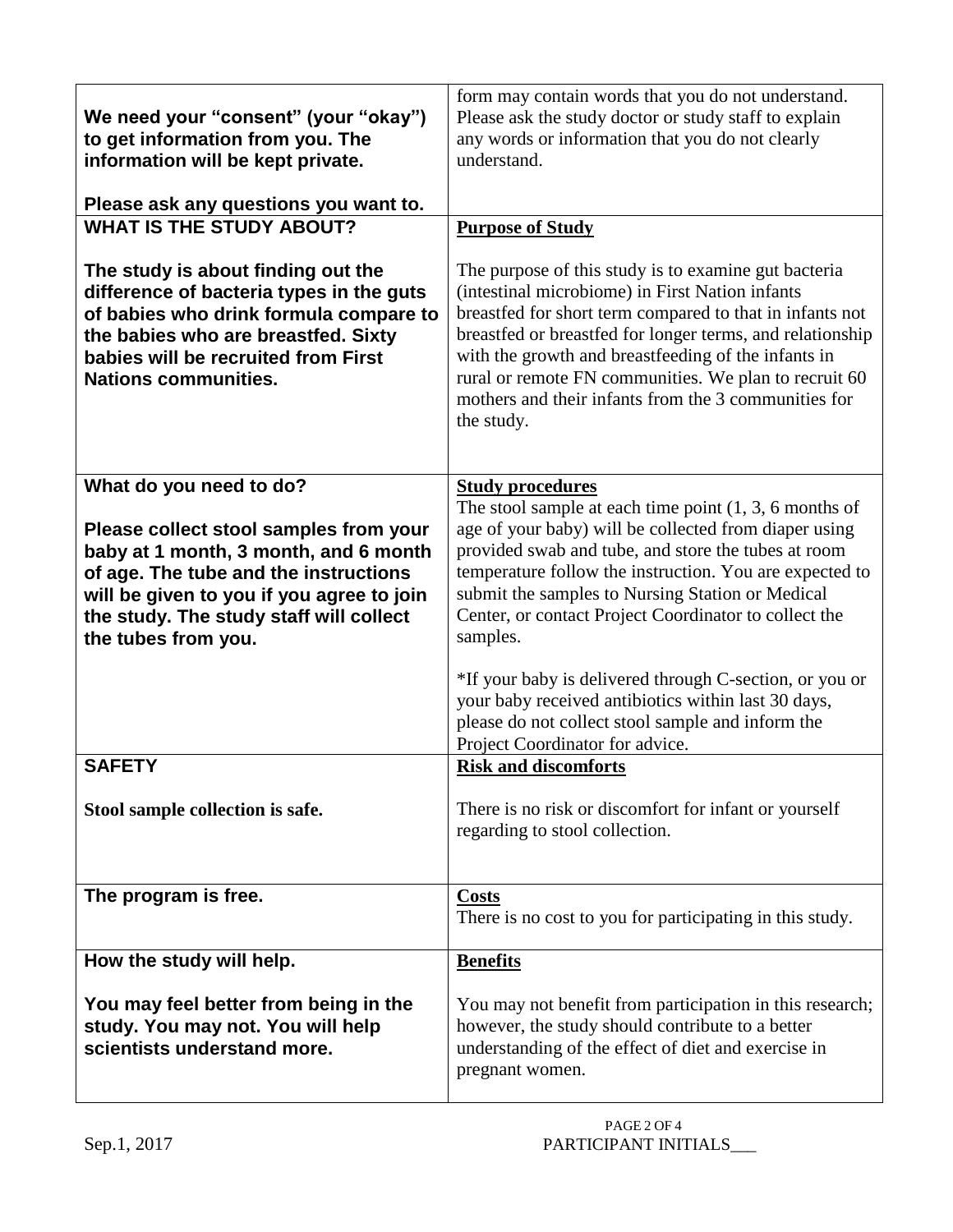| A \$30 gift card will be given to you once | <b>Payment for participation</b>                                                                              |  |  |
|--------------------------------------------|---------------------------------------------------------------------------------------------------------------|--|--|
| the tubs are collected from you.           | A \$30 gift card will be given to you once the tubes are                                                      |  |  |
|                                            | collected from you to compensate your time.                                                                   |  |  |
| Your personal information will be          | <b>Confidentiality</b>                                                                                        |  |  |
| private.                                   | Files that contain your identity will be treated as                                                           |  |  |
|                                            | confidential in accordance with the Personal Health                                                           |  |  |
| Your name will not be used in the study    | Information Act of Manitoba Personal information                                                              |  |  |
| report. Your identity will not be known    | such as your name, address, telephone number and/or                                                           |  |  |
| to anyone outside the study.               | any other identifying information will not leave the<br>Investigator's office. The Health Research Ethics     |  |  |
|                                            | Board at the University of Manitoba and sponsors of                                                           |  |  |
|                                            | the study may review your research-related records for                                                        |  |  |
|                                            | quality assurance purposes. If the results of the trial are                                                   |  |  |
|                                            | published, your identity will remain confidential.                                                            |  |  |
|                                            |                                                                                                               |  |  |
| You can stop being part of the study at    | <b>Voluntary Participation/Withdrawal from the</b>                                                            |  |  |
| any time.                                  | <b>Study</b>                                                                                                  |  |  |
|                                            |                                                                                                               |  |  |
|                                            | Your decision to take part in this study is                                                                   |  |  |
|                                            | voluntary. You may refuse to participate or you                                                               |  |  |
|                                            | may withdraw from the study at any time. Your                                                                 |  |  |
|                                            | decision not to participate or to withdraw from the<br>study will not affect your care at this centre. If the |  |  |
|                                            | study staff feel that it is in your best interest to                                                          |  |  |
|                                            | withdraw you from the study, they will remove you                                                             |  |  |
|                                            | without your consent.                                                                                         |  |  |
|                                            |                                                                                                               |  |  |
|                                            | We will tell you about any new information that<br>may affect your health, welfare, or willingness to         |  |  |
|                                            | stay in this study.                                                                                           |  |  |
|                                            |                                                                                                               |  |  |
| Please ask questions at any time.          | <b>Questions</b>                                                                                              |  |  |
|                                            | You are welcome to ask any questions during and after<br>the study. Please contact the people below with your |  |  |
| Sign the form only when you are sure       | questions.                                                                                                    |  |  |
| that you understand everything.            | Amy Hui<br>Tel<br>Study<br>(204) 789                                                                          |  |  |
|                                            | Coordinator<br>3985<br>Leung<br>No.                                                                           |  |  |
|                                            | Researcher:<br>Dr. Garry<br>$(204)789-$<br>Tel                                                                |  |  |
|                                            | Shen<br>No.<br>3816                                                                                           |  |  |
|                                            | For questions about your rights as a research                                                                 |  |  |
|                                            | participant, you may contact The University of<br>Manitoba, Bannatyne Campus Research Ethics Board            |  |  |
|                                            | Office at (204) 789-3389                                                                                      |  |  |